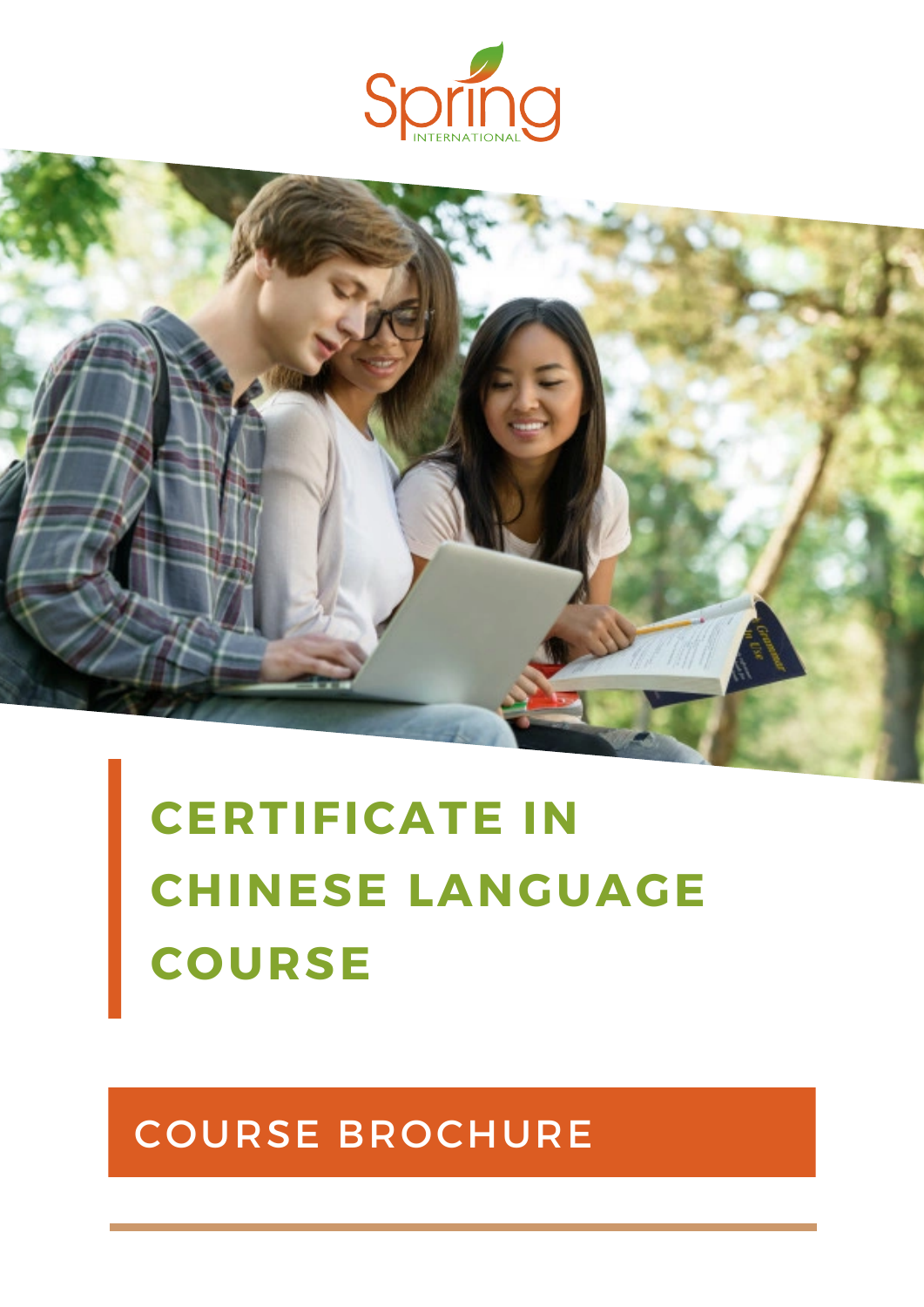

## **CERTIFICATE IN CHINESE LANGUAGE COURSE**

#### **Objectives**

To enhance students' Chinese conversational skills, improve students' listening, speaking, reading and writing skills, in order for students to meet the language requirement to further their studies in various professional certification courses in future. This course is extremely useful to students who wish to take the International Chinese Language proficiency examinations (e.g. HSK).

**Vision:** Promoter of Creative Education **Mission:** Focus on the growth of students and staff **Values:** Innovation and Service

#### **Duration**

- **Term One:** 1 Nov 30 Apr
- **Term Two:** 1 May 31 Oct

**12 months (Full time course)**. There are the following **two terms each year:**

Students can choose to enrol in both terms. There will be no lessons conducted during public holidays and school holidays.

**Lesson Time:** Monday to Friday - 1 pm to 4 pm (3 hours a day)

**Course Intake:** Every month of the year

#### **Pre-requisites**

- **Age:** 6 years old and above
- A placement test is required to determine a suitable course level for applicants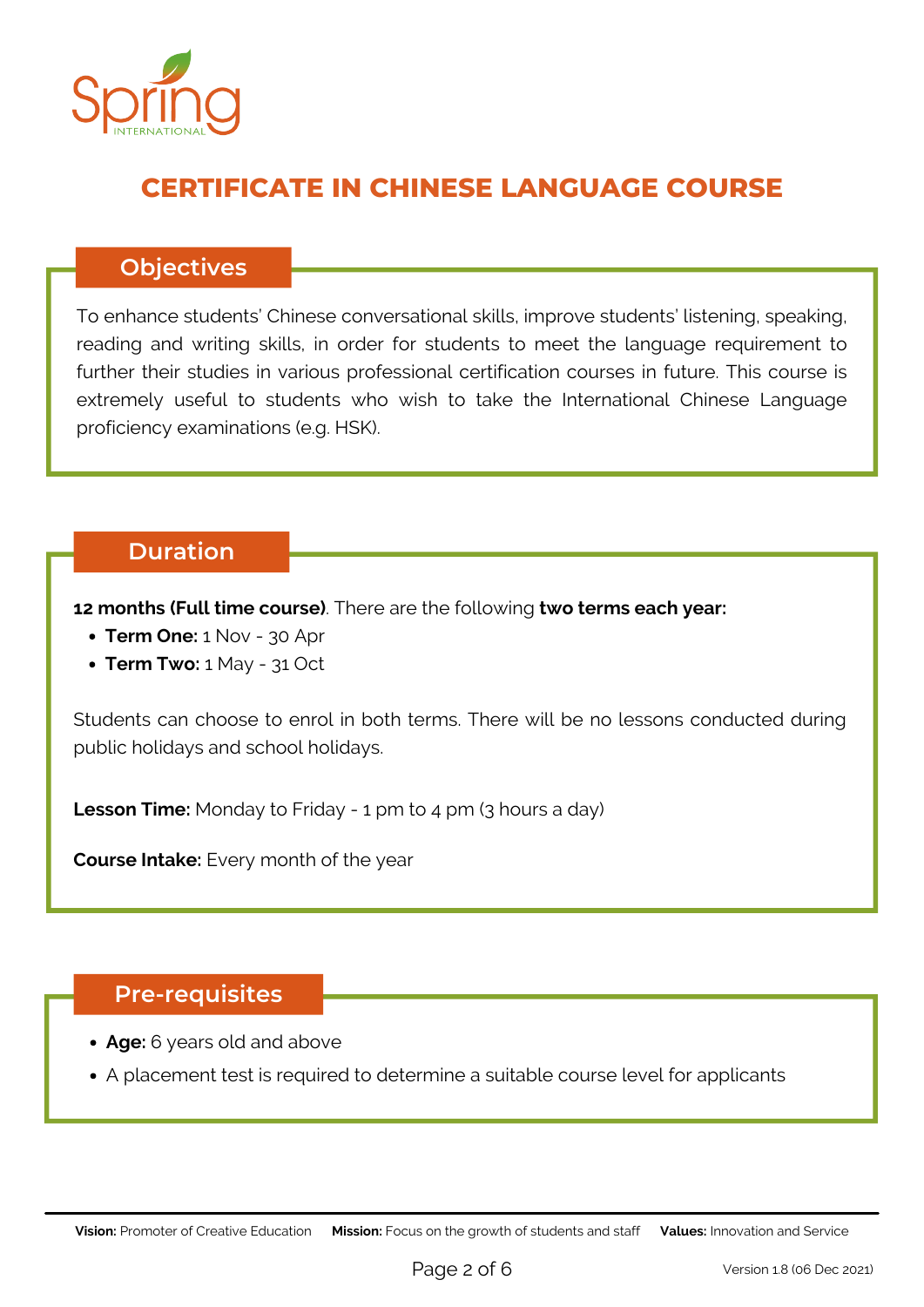#### **Mode of Assessment**

**Internal Assessment:** Placement test, end-of-term examinations, homework assignments.

#### **Course Completion & Certification**



# **CERTIFICATE IN CHINESE LANGUAGE COURSE**

- Local students (Singaporean & PR) and students with Dependent Pass at least **75% attendance** and not absent from class for more than **7 days in a row**.
- International students (Student's Pass holders) at least **90% attendance** and not absent from class for more than **7 days in a row**.
- Upon completion of the course, students who fulfil the required attendance and pass
- 

all assessments will be awarded with a Certificate In Chinese by Spring College International.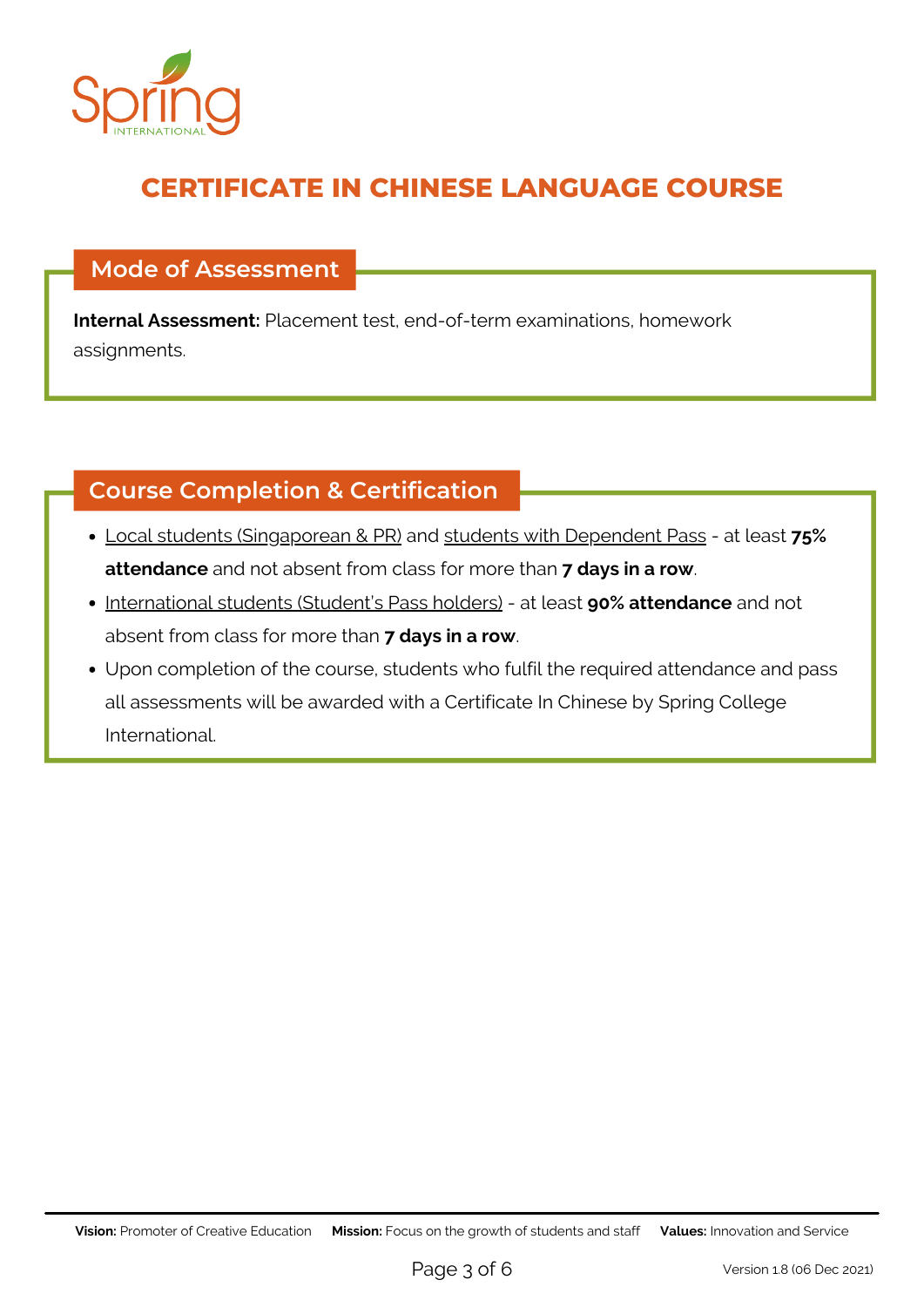

|                                  | <b>Course Fee</b>                            |                                                                                              |
|----------------------------------|----------------------------------------------|----------------------------------------------------------------------------------------------|
| <b>ITEMS</b>                     |                                              | <b>CHARGES</b>                                                                               |
| <b>Application Fee</b>           | \$500.00 (For those who need student's pass) |                                                                                              |
| <b>GST</b>                       | \$35.00                                      |                                                                                              |
| <b>Total Application Fee*</b>    | $$535.00*$                                   |                                                                                              |
| <b>Course Fee</b>                | \$9300.00                                    |                                                                                              |
| <b>Material Fee</b>              | \$1,000.00                                   |                                                                                              |
| <b>Examination Fee</b>           | \$400.00                                     |                                                                                              |
| <b>FPS Admin Fee</b>             |                                              | \$300.00                                                                                     |
| <b>Medical Insurance Fee</b>     |                                              | \$100.00                                                                                     |
| <b>Certificate Producing Fee</b> |                                              | \$20.00                                                                                      |
| <b>GST</b>                       |                                              | \$778.40                                                                                     |
| <b>Sub Total</b>                 |                                              | \$11,898.40                                                                                  |
| <b>Total</b>                     |                                              | \$12,433.40<br>(inclusive of GST, exclusive of International<br><b>Students Service Fee)</b> |

\*Application fee is not refundable. For student who do not require student's pass, the application fee is \$214

**International Students Service Fee of \$535** includes the following: Arrangement of accommodation, airport pick-up, sending to hostel, sending to school for the first time, sending for medical checkup (students who are 15 years old and above), collection of Student Pass at ICA, opening of bank account, purchasing of public transport card, familiarising Singapore's environment.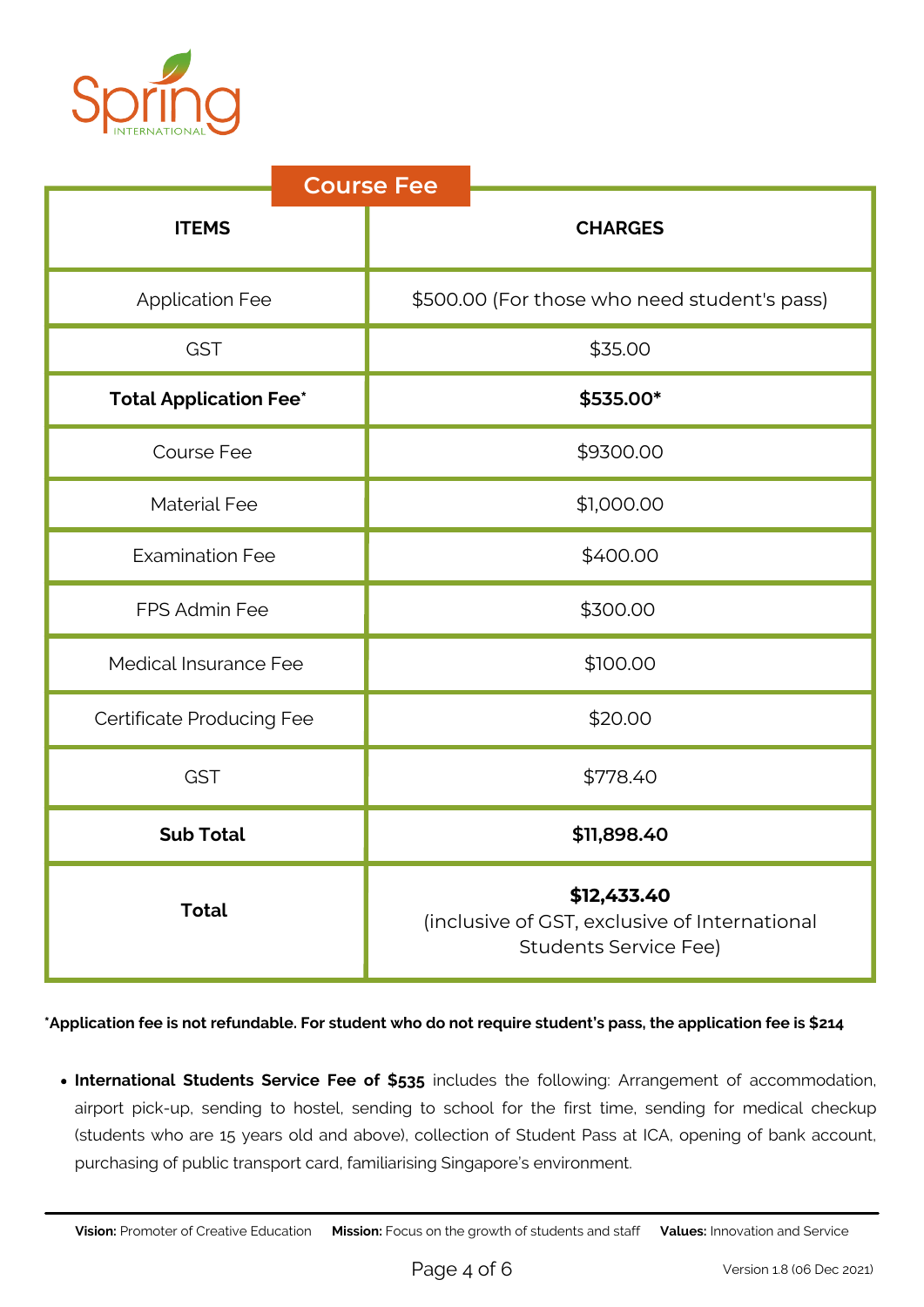

### **Fee Protection Scheme (FPS)**

### **Information to be provided by the applicant**

- **1.** One copy of the duly completed student enrolment application form
- **2.** Photocopy of student's passport (first page)
- **3.** Two passport-sized photographs of the student (white background)
- **4.** Parents' passport photocopy (first page) / parents' NRIC photocopy
- **5.** The following notarized documents with English translation

(To be prepared first. After the approval of student's pass, relevant information will have to be provided according to ICA's requirements)

- Notarized copy of the student's Birth Certificate
- Notarized copy of the student's highest educational certificates (students who are currently studying may request the school to produce a verification letter before the notarization)
- Notarized copy of the student's transcripts (students who are currently studying may request the school to produce a verification letter before the notarization)

To comply with the requirements of CPE Singapore, SCI has implemented a "FPS Insurance Account" with "Etiqa Insurance Berhad" as assigned by CPE.

For more information on FPS, please visit:

[https://www.tpgateway.gov.sg/resources/information-for-private-education](https://www.tpgateway.gov.sg/resources/information-for-private-education-institutions-(peis)/protection-of-course-fees)institutions-(peis)/protection-of-course-fees

**\*Students holding China passport** are also required to submit a notarized copy of the student's or his/her parents' bank account (savings period must be longer than 3 months, and must have more than RMB150,000 in the account).